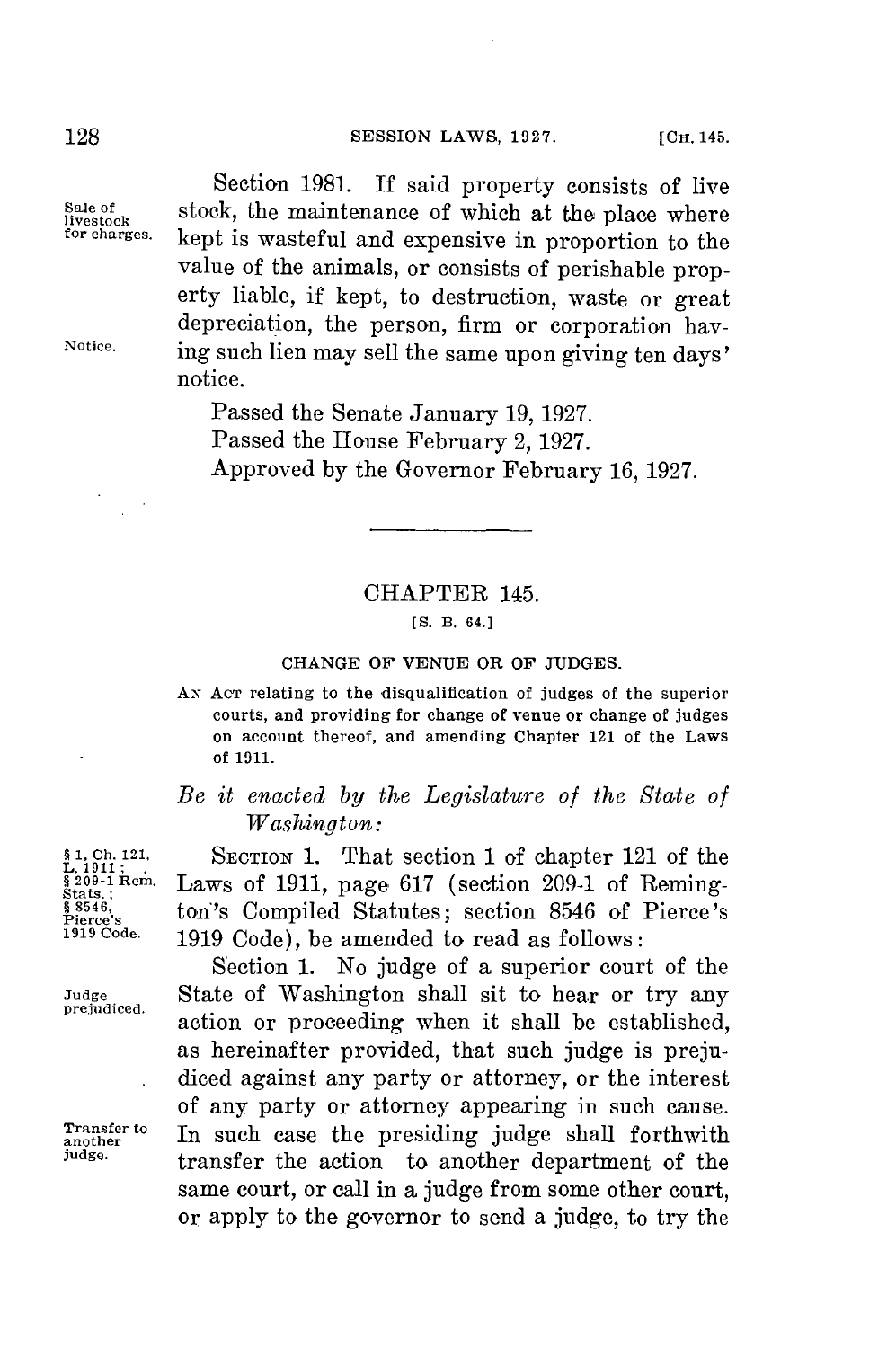case; or, if the convenience of witnesses or the ends  $\frac{When}{change of}$  of institution will not be interfered with by guch course. **of.** justice will not be interfered with **by** such course, **venue.** and the action is of such a character that a change of venue thereof may be ordered, he may send the case for trial to the most convenient court: *Pro-* Condition<br>*pided* That in criminal prosecutions the case shall incriminal *vided*, That in criminal prosecutions the case shall not be sent **for** trial to any court outside the county unless the accused shall waive his right to a trial **by** a jury of the county in which the offense is alleged to have been committed.

SEC. 2. That section 2 of chapter 121 of the  $_{\text{L.1911}}^{8,2,\text{Ch.121}}$ , ws of 1911, page 617 (section 209-2 of Reming-  $_{\text{stats}}^{82,90-2,$  Rem. Laws of 1911, page 617 (section 209-2 of Remington's Compiled Statutes; section 8547 of Pierce's  $\frac{8547}{191}$ **1919** Code), be amended to read as follows: **1919** Code.

Section 2. Any party to or any attorney appear- Affidavit of ing in any action or proceeding in a superior court, may establish such prejudice **by** motion, supported **by** affidavit that the judge before whom the action is pending is prejudiced against such party or attorney, so that such party or attorney cannot, or believes that he cannot, have a fair and impartial trial before such judge: *Provided,* That such motion and **Time motion** affidavit is filed and called to the attention of the **must be** filed. judge before he shall have made any ruling whatsoever in the case, either on the motion of the party making the affidavit, or on the motion of any other party to the action, of the hearing of which the party making the affidavit has been given notice, and before the judge presiding has made any order or ruling involving discretion, but the arrangement of the calendar, the setting of an action, motion or proceeding down for hearing- or trial, the arraignment of the accused in a criminal action or the fixing of bail, shall not be construed as a ruling or order involving discretion within the meaning of this proviso: *And provided, further,* That no party or **only one**<br>proviso: *And provided, further,* That no party or *application*. attorney shall be permitted to make more than one

**prosecutions.**

and affldavit

**-5**